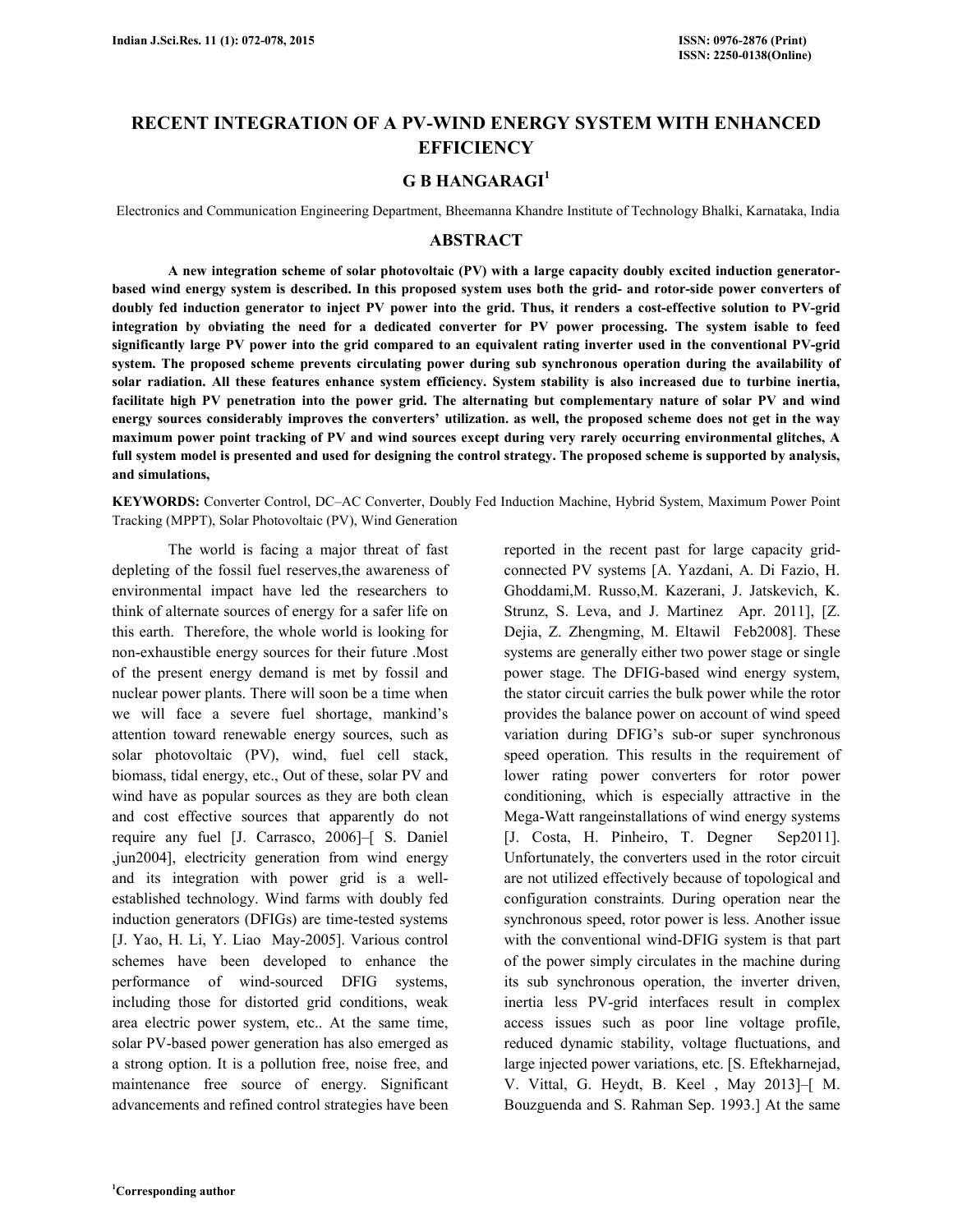time, the PV inverter remains idle during the night or during very low solar radiation. to overcome the issues associated with both PV and wind energy sources by proposing more advanced and refined control schemes, including their hybrid combinations [W. Kellogg, M. Nehrir, G. Venkataramanan ,March 1998], [S. Daniel Jun2004], [Y. Chen, C. Cheng March 2006]– [F. Nejabatkhah, S. Danyali, S. Hosseini, M. Sabahi Feb2014]. system, in which the sources and storage are interfaced at the dc link, through their individual source converters.



# **Figure 1: (a) Block diagram of the conventional PV-wind hybrid systems. (b) Proposed PV-wind hybrid system.**

 A PV-wind hybrid system has a suitable for stand-alone applications, In this paper proposed a multi-input hybrid PV-wind system and improving the dc-link voltage regulation. Here, the power converters are rated for the individual source power rating. have a low capacity multi-input port power converter for a hybrid system to feed the dc loads. There is correlation that exists between the wind and solar energy. Shown in Fig.1(a).. In this system is the reduction in the overall variation in the power output, many attempts have been made to optimize the operation and circuit configuration of such systems that could reduce the cost and increase the efficiency and reliability. In the existing systems, both PV and wind sources are associated with their own power converters [W. Kellogg, M. Nehrir, G. Venkataramanan March1998], [Y. Chen, C. Cheng March1998], [X. Tang, W. Deng Nov 2008] even though these converters are not properly utilized because of highly irregular nature of the two sources. Further, many critical issues high power diffusion of the inverter coupled hybrid sources in to the grid, such as voltage variation, harmonic injection, circulating power, and dynamic stability need to be investigated

in more depth [S. Eftekharnejad, V. Vittal, G. Heydt, B. Keel May 2013]–[ M. Bouzguenda Sep1993]. Efficiency and cost of the hybrid systems are important parameters that have a significant research potential. Where the dc link of the DFIG is integrated with energy storage (super capacitor) using a separate dc–dc bidirectional converter to address the alternating nature of wind energy they focus on the control and coordination aspects in the presence of multiple DGS, here proposes a cost-effective, efficient, and compact of the solar PV and doubly fed induction generator (PV-DFIG)-based wind turbine system as shown in Fig. 1(b). Thus, the proposed configuration and control scheme provide with neat economical integration of PV source and DFIG-based wind energy source. The proposed hybrid system offers the following advantages:

1) Enhanced power conversion efficiency is realized as a inverter for the PV source

 2) Decrease in the overall cost of the system, 3) It facilitates the possible interfacing of a higher conventional interface. 4) It results in increased and optimal utilization of power converters. 5) It reduces the circulating power flow system during low speed operation and high solar radiation. This cuts down the losses of the overall system.

6) Maximum power point tracking (MPPT) of the PV module , to extract optimum power from the PV source. and wind turbine system is controlled with the maximum power extraction with pitch control to avoid overloading in case of high wind velocity.

7) Variation in the grid-injected power over a day is and minimum power delivery from the hybrid system is maintained throughout the day and across the seasons. minimized..

 8) The proposed hybrid system has scope for integration of energy storage for enhancing power quality and reliability .

## **DESCRIPTION OF THE PROPOSED SYSTEM**

 This section describes the proposed integration of the solar PV and wind-sourced DFIG system and presents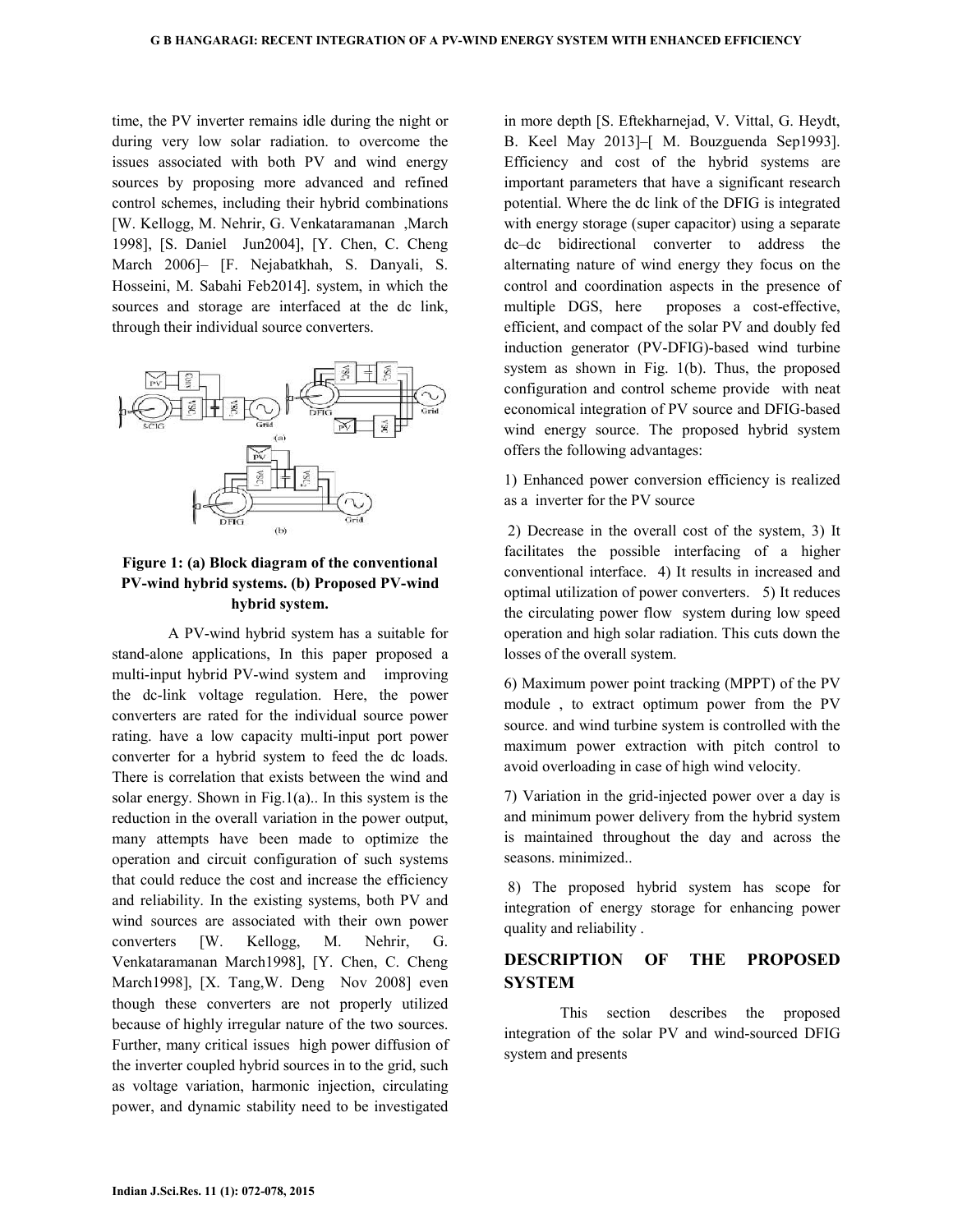#### **System Description**

The proposed system is shown in Fig.2. A wind DFIG system considered along with a PV generation. The stator circuit of the DFIG is coupled to the grid through the circuit breaker,  $S_2$  In this



**Figure 2: Proposed solar PV-wind DFIG system.** 

System, the rotor-side converter  $(VSC<sub>1</sub>)$ , is major advantage of this system is PV source is considered which is significantly higher than the gridside converter rating  $(VSC<sub>2</sub>)$  can be integrated with the wind-DFIG system without an inverter. Though the rotor-side converter  $(VSC<sub>1</sub>)$  can support system operation over a wide speed range, pitch control is provided to security optimal energy extraction and protection against excessive wind turbulence and overloading. The PV source is protected with an anti blocking diode and dc circuit breaker  $S_1$  whose operation is integrated into the overall control strategy. This protects  $VSC<sub>2</sub>$  from overloading. Both rotor- and grid-side control are crucial for the successful operation of the proposed system. Fig.2 also shows the parameter descriptions of the proposed system, which have been considered for modeling and controller design.

#### **System Modeling of DFIG**

 Vector control is powerful tool for controlling the 3−ϕ system with transformation technique is used for DFIG, rotor start rotates at a synchronous speed . The stator and rotor fluxes are relative motion between them, to obtain the of rotor speed and terminal voltage which is controlled by  $VSC<sub>1</sub>$  the stator and rotor current control by the rotor speed according to transformation technique facilitates, independent control of the stator's active and reactive power by the rotor current. Further, In this model dc values to be control under steady state condition. Hence, they are easy to control with traditional PI-PID controllers with a sufficiently large bandwidth and minimum steady-state error and replacing all stator current components with rotor current components using phase locked loop (PLL) with the grid supply voltage and rotor position In steady state, frequency of the rotor current is equal to the slip frequency. The electromagnetic torque generated by the rotor speed. Thus, throughout the generation mode a very important point is made during sub synchronous operation.

### **DFIG Control**

 DFIG rotor current model is nonlinear in nature and is coupled with both rotor currents, the rotor terminal voltages are controlled by VSC1 through thepulse width modulation (PWM) technique is used for both VSC1 and VSC2 . Decoupling and feed-forward compensation are invoked to independently control the rotor current components by using the decoupled model. The dc-link voltage is considered to be constant during the current control operation as it is supported by a large capacitor bank and also controlled by VSC2 with relatively less bandwidth of the dc-link voltage control. During the entire operation, the stator flux is tightly held by grid supply voltage, and its magnitude remains constant except during starting.This results in a first-order transfer function of the closed-loop current control system with time constant and is designed to achieve desired bandwidth ( 1/10th of the switching frequency of VSC1 ). The wind turbine-driven DFIG can be controlled over a considerable speed range to achieve maximum power



**Figure 3: Rotor-side converter, VSC1 control**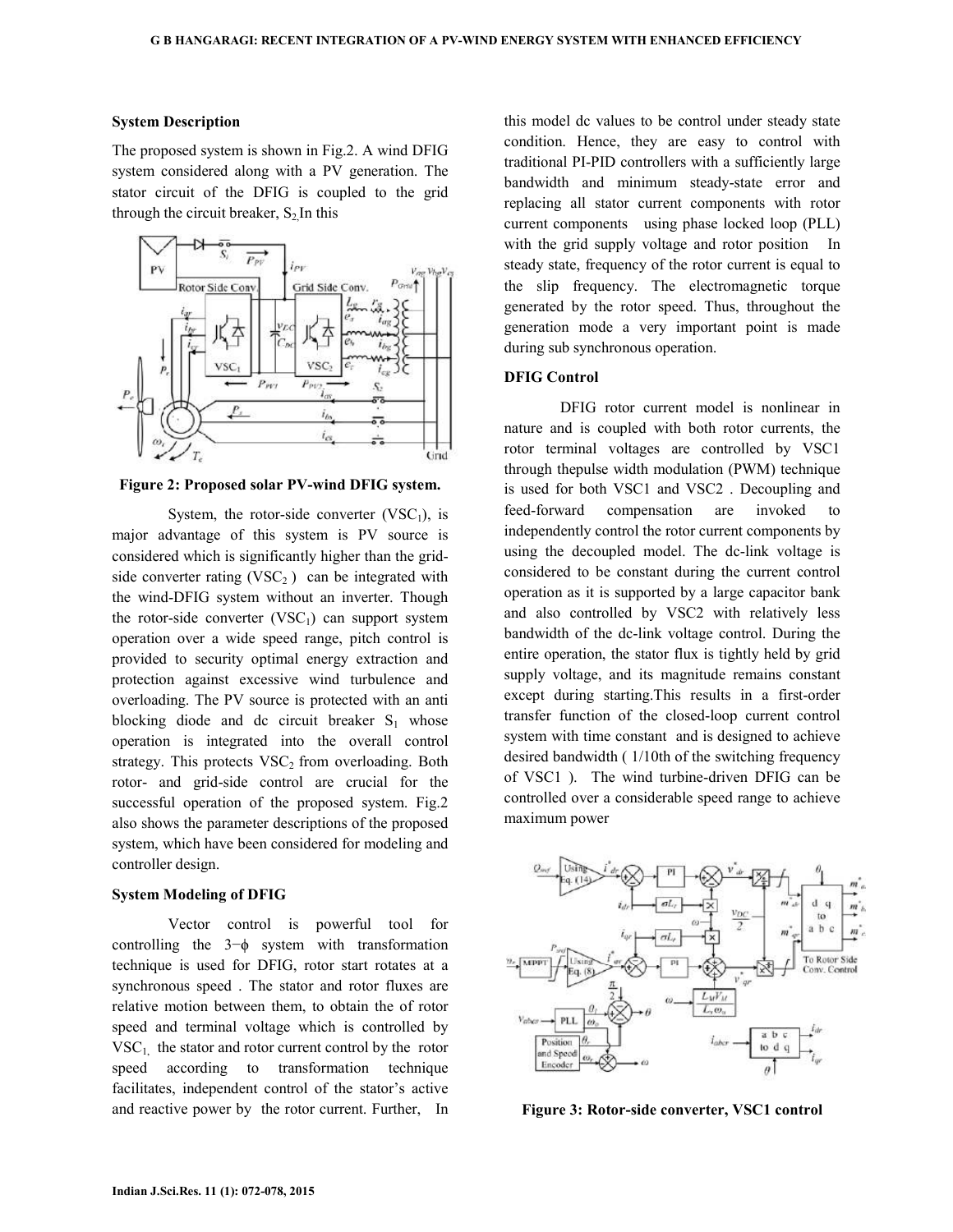DFIG can be controlled to improve line voltage profile or for reactive power support. In the proposed scheme, PV power is controlled by regulating and ensuring that the operation does not shift to the over modulation range with. Conventional MPPT control can be used



**Figure 4: Proposed control strategy for the gridside inverter, VSC2.** 

# **POWER CONVERSION ANALYSIS OF THE PROPOSED SYSTEM**

 In this section, power conversion analysis is presented to highlight the relation between  $P_{PV}$  and PV <sub>SC2</sub> and to conclude about their ratings. Fig. 4 shows the power conversion process in various stages of the proposed hybrid system, shown as per actual power flow direction. Complementary nature of solar radiation and wind enables the interfacing of a large PV installation in the proposed system with a capacity significantly higher than the grid-side converter  $(VSC<sub>2</sub>)$  rating.



**Figure 4: Power conversion process in various segments of the proposed hybrid PV-wind-energy system during most of the (a) High solar radiation, low wind speed. (b) Low solar radiation high wind speed.** 

 The steady-state power balance equation of a DFIG is a function of rotor speed,during the day time, wind velocity is generally low and solar radiation level is high. Under these conditions, the wind turbine system is controlled with MPPT and operates below the synchronous speed Hence, during the generating mode of operation, i.e.Pe, Power is −ve, which results in the following power flow in the various stages:

1) Pr becomes +ve: machine receives power through the rotor it is proportional to the slip speed;

2) Ps becomes −ve: machine delivers power through stat or to the grid

3)  $P_{PV}$  is +ve: the solar PV generated power splits into two components; one goes toward rotor circuit and the other toward the grid-side converter;

4) PV SC2 is +ve: it is the differential power flow through VSC2 ,The PV generated power can be bifurcated into two parts, the component  $P_{PV1}$  is directed to the rotor circuit of the machine through VSC1 during the sub synchronous operation and may be considered as compensation power of the rotor circuit. The  $P_{PV2}$  component corresponds to the bulk surplus power injected into the grid through VSC2 . In turbine power versus speed characteristic,between the region of constant low speed to the synchronous speed, the maximum power extraction region, is clear that the solar PV power is injected into the grid via two paths. In this region, the machine receives power through VSC1 and it is finite. Also, as  $P_{PV1} = P_{VSC1}$ . From this relation it may be concluded that the PV capacity can be more than VSC2 rating. In other words, if VSC2 is considered as the PV inverter of the conventional PV-grid system, then with the proposed hybrid integration, the installed PV capacity can be increased beyond the inverter rating. In the conventional grid tied system, the VSC regulates the dc-link voltage by incorporating power balance between the ac and dc ports. However, in the proposed hybrid system configuration, the PV power not only compensates the dc-link losses to regulate its voltage indirectly throughVSC2 , but also the PV power is bifurcated into two parts depending upon the mode of operation, unlike a conventional DFIG system. One part of the PV power flows through the rotor circuit (VSC1 ) and the other part is injected into the grid through VSC2 . This provides an opportunity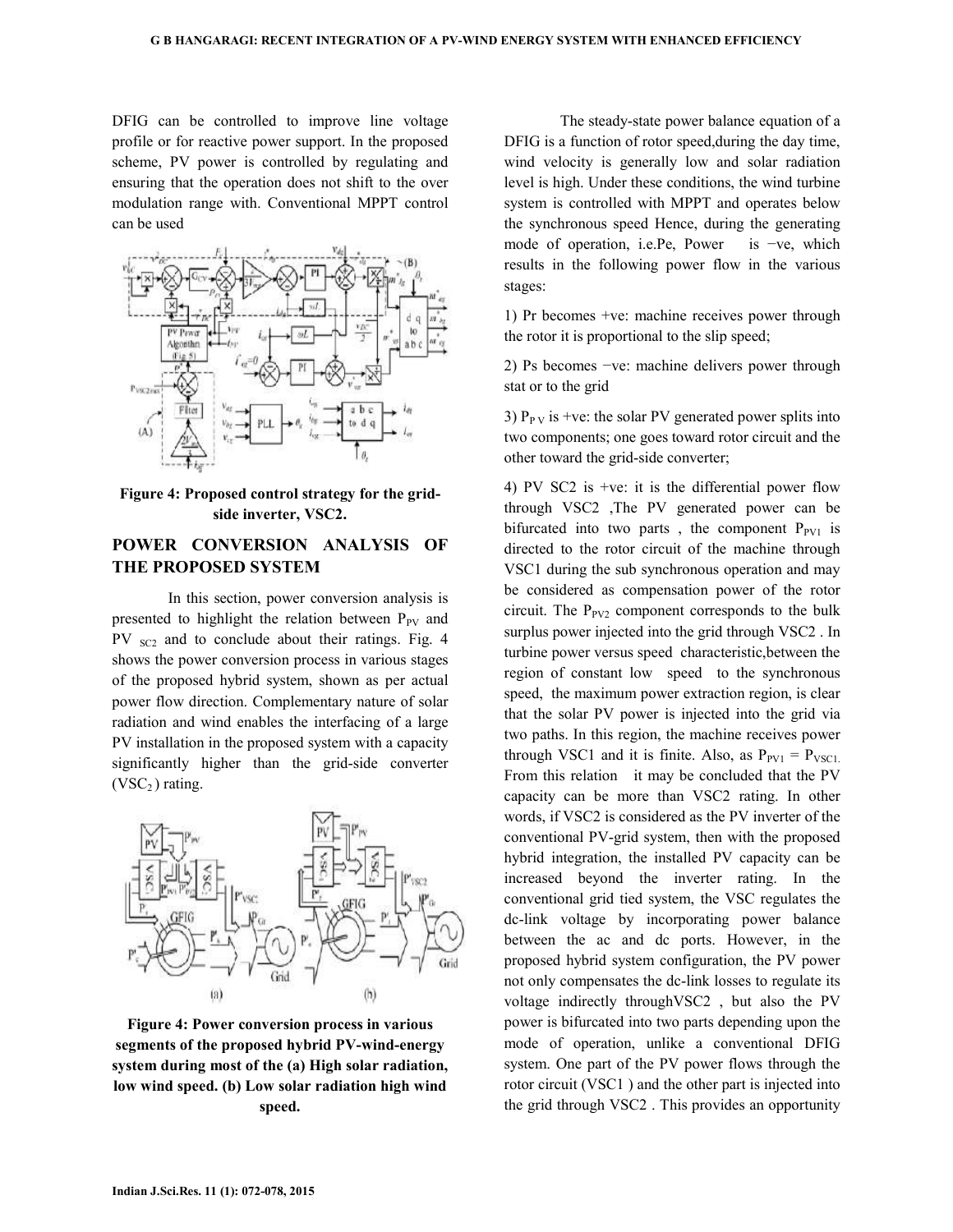to install a PV source with power capacity more than the VSC2 rating. The proposed configuration drastically reduces the circulating power that is common in conventional DFIG systems and hence enhances the overall efficiency. During low radiation and high wind velocity phase, the turbine operates at super synchronous speed and the PV power is not significant to overload VSC2 even though rotor power Pr is also routed through VSC2 . Though rare, both wind and solar radiation may be high simultaneously is capable of optimally utilizing VSC2 by reducing the PV power generation. The proposed hybrid system also provides scope for incorporating energy storage for further enhancing the power quality and reliability to improve the continuity and availability of the power supply.

### **SIMULATION VERIFICATION**

 Dynamic performance of the complete control scheme for various stages of the proposed hybrid PV/DFIG system is evaluated in this section. The complete system described in Section II is modeled in MATLAB-Simulink software for validation of the proposed PV-wind hybrid system. To evaluate the important aspects of the proposed system, wind velocity and hence turbine speed are varied in the regions of sub synchronous and super synchronous speed by keeping turbine-machine combined inertia very low and directly controlling the speed parameter of the inbuilt MATLAB model. Similarly, solar radiation is also varied so as to cover most frequently occurring events .dc link is regulated at a nominal value 0f votage. A rotor-side converter is activated. When machine is operating in sub synchronous mode, the PV power is routed through both rotor-side and grid-side converters. Hence, in spite of large power flow, the PV source still operates at MPP and adjusts the dc-link voltage during time intervals. However, during super synchronous operation, responsible for the extraction of maximum turbine power using stator power control. It brings out a very important observation that during low wind speed, the rotor power is positive and flowing into the rotor circuit through VSC1 . During the day time when the solar radiation is high, part of PV power is shared and only remaining PV power is fed by VSC2. The reactive power support is to achieve unity p.f. operation on the stator side. The current feedback of VSC2 is also used to determine the PV power reference. But during high wind velocity and high radiation occurring simultaneously limits the VSC2 power at its maximum rated capacity shows the PV generated power. The complete system injects considerable amount of power into the grid from both wind and PV sources . Clearly, the total PV-wind hybrid system power is enhanced due to the contribution of the PV power. MPPT has been assumed for both PV and wind sources unless the power flow through VSC2 reaches its rated capacity. VSC2 power, turbine generated power Pe , and PV power PP V Their complementary nature helps to achieve optimum power yield from both the sources without overloading any of the converters in the proposed system. Further, there are very few operating points, which need to be clamped at the rated capacity of VSC2 to avoid its overloading. This results in an overall reduction in power loss The efficiency performance of the proposed PV/wind system is evaluated and compared with the conventional distributed PV and wind sources (with DFIG) of similar capacity. have been the analysis and comparison of the two cases:

1) conventional PV-inverter and wind-DFIG system

2) proposed hybrid system of PV/wind sources.

## **CONCLUSION**

 Nature has provided ample opportunities to mankind to make best use of its resources and still maintain its beauty. In this context, the proposed hybrid PV-wind system provides an elegant integration of the wind turbine and solar PV to extract optimum energy from the two sources. It yields a compact converter system, while incurring reduced cost. The PV generated power can be routed to the grid using both the rotor and grid-side converters of the wind-DFIG system, during its sub synchronous operation. It has been verified that unlike the conventional wind-DFIG system, the circulating power is significantly reduced with PV-DFIG integration at the dc link. Enhanced efficiency is observed compared to existing PV/wind hybrid systems. It is demonstrated that the proposed hybrid system provides an opportunity to integrate a higher capacity PV source than can be done through a dedicated converter as in a conventional solar PV system. In Simulations -have shown that the proposed system optimally uses the daily available energy from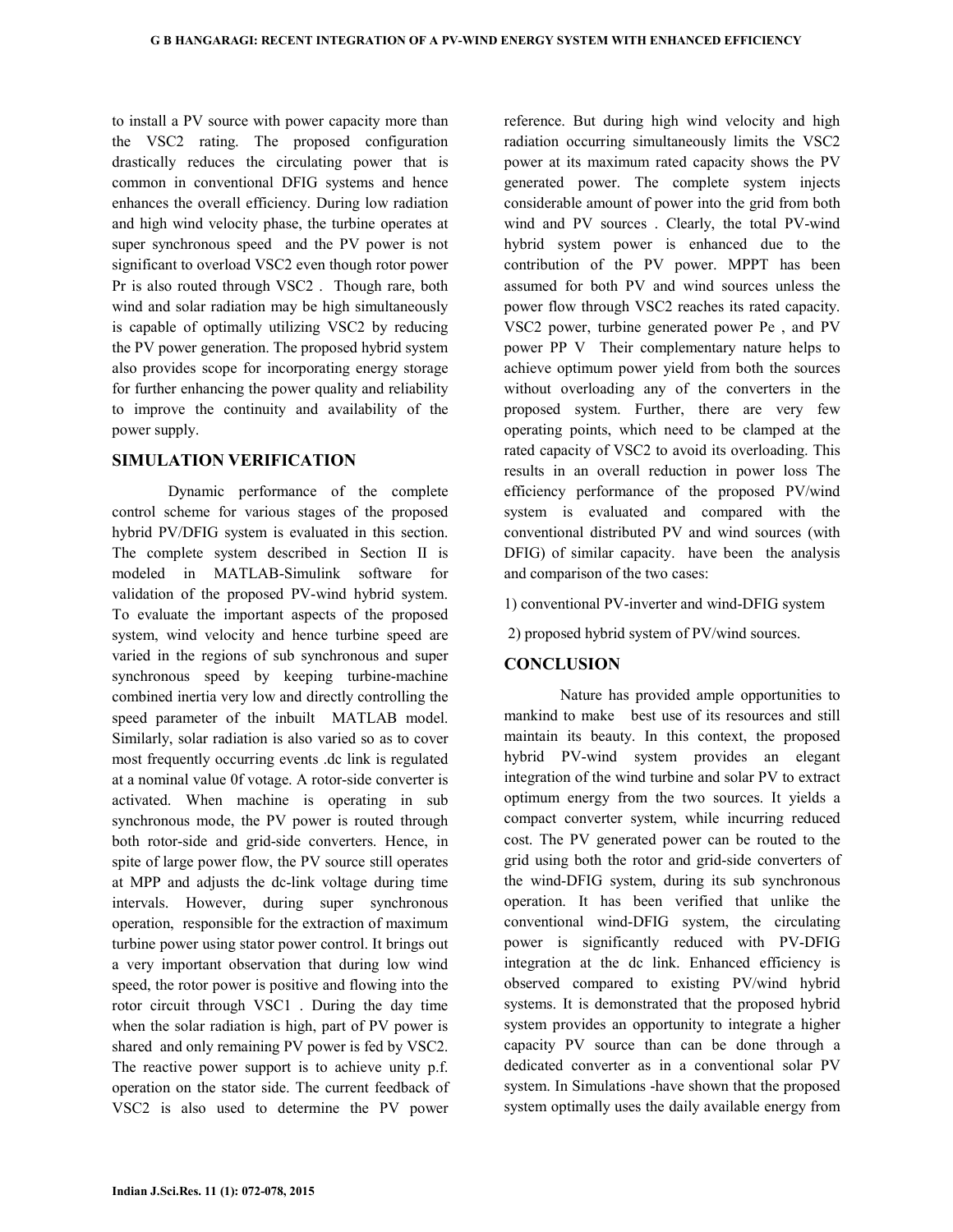solar and wind sources making the best possible utilization of its converters. Will be more pronounced for high-power PV-wind farm systems. There is also a scope of designing the DFIG-wind turbine more optimally for the hybrid solution presented. The proposed hybrid combination can also render a neat stand-alone energy solution with minimum storage and can, in fact, be developed as a dispatchable source Overall, the proposed system makes good use of the nature's complementary behavior for wind velocity and solar radiation. Sometimes this complementary trend may break down, in which case the proposed control scheme is well equipped to prevent converters' overloading at the cost of momentary loss of PV power. Such instances, however, are expected to be rare.

### **REFERENCES**

- J. Carrasco, L. Franquelo, J. Bialasiewicz, E. Galvan, R. Guisado, Ma. A M. Prats, J. Leon, and N.Moreno-Alfonso, "Power-electronic systems for the grid integration of renewable energy sources: A survey," IEEE Trans.Ind. Electron., vol. 53, no. 4, pp. 1002–1016, Aug. 2006.
- W. Kellogg, M. Nehrir, G. Venkataramanan, and V. Gerez, "Generation unit sizing and cost analysis for stand-alone wind, photovoltaic and hybrid wind/PV systems," IEEE Trans. EnergyConvers., vol. 13, no. 1, pp. 70–75,Mar. 1998.
- S. Daniel and N. AmmasaiGounden, "A novel hybrid isolated generating system base d on PV fed inverter-assisted wind-driven induction generators," IEEE Trans. Energy Convers., vol. 19, no. 2, pp. 416–422, Jun.2004.
- J. Yao, H. Li, Y. Liao, and Z. Chen, "An improved control strategy of limiting the DC-link voltage fluctuation for a doubly fed induction wind generator," IEEE Trans. Power Electron., vol. 23, no. 3, pp. 1205– 1213, May 2008.
- G. Tapia, A. Tapia, and J. Ostolaza, "Proportionalintegral regulator-based approach to wind farm reactive power management for secondary voltage control," IEEE Trans.

Energy Convers., vol. 22, no. 2, pp. 488– 498, Jun.2007.

- J. Costa, H. Pinheiro, T. Degner, and G. Arnold, "Robust controller for DFIGs of gridconnected wind turbines," IEEE Trans. Ind. Electron., vol. 58, no. 9, pp. 4023– 4038, Sep. 2011.
- C. Liu, F. Blaabjerg,W. Chen, and D. Xu, "Stator current harmonic control with resonant controller for doubly fed induction generator," IEEE Trans. Power Electron., vol. 27, no. 7, pp. 3207–3220, Jul. 2012.
- H. Xu, J. Hu, and Y. He, "Operation of wind-turbinedriven DFIG systems under distorted grid voltage conditions: Analysis and experimental validations," IEEE Trans. Power Electron., vol. 27, no. 5, pp. 2354– 2366,May 2012.
- H. Nian and Y. Song, "Direct power control of doubly fed induction generator under distorted grid voltage," IEEE Trans. Power Electron, vol. 29, no. 2, pp. 894–905, Feb. 2014.
- A. Yazdani, A. Di Fazio, H. Ghoddami,M. Russo,M. Kazerani, J. Jatskevich, K. Strunz, S. Leva, and J. Martinez, "Modeling guidelines and a benchmark for power system simulation studies of three-phase singlestage photovoltaic systems," IEEE Trans. Power Del., vol. 26, no. 2, pp. 1247–1264, Apr. 2011.
- Z. Dejia, Z. Zhengming, M. Eltawil, and Y. Liqiang, "Design and control of a three-phase gridconnected photovoltaic system with developed maximum power point tracking," in Proc. Appl. Power Electron. Conf., Austin, Feb. 2008, pp. 973–979.
- S. Eftekharnejad, V. Vittal, G. Heydt, B. Keel, and J. Loehr, "Impact of increased penetration of photovoltaic generation on power systems," IEEE Trans. Power Syst., vol. 28, no. 2, pp. 893–901, May 2013.
- A. Canova, L. Giaccone, F. Spertino, and M. Tartaglia, "Electrical impact of photovoltaic plant in distributed network,"